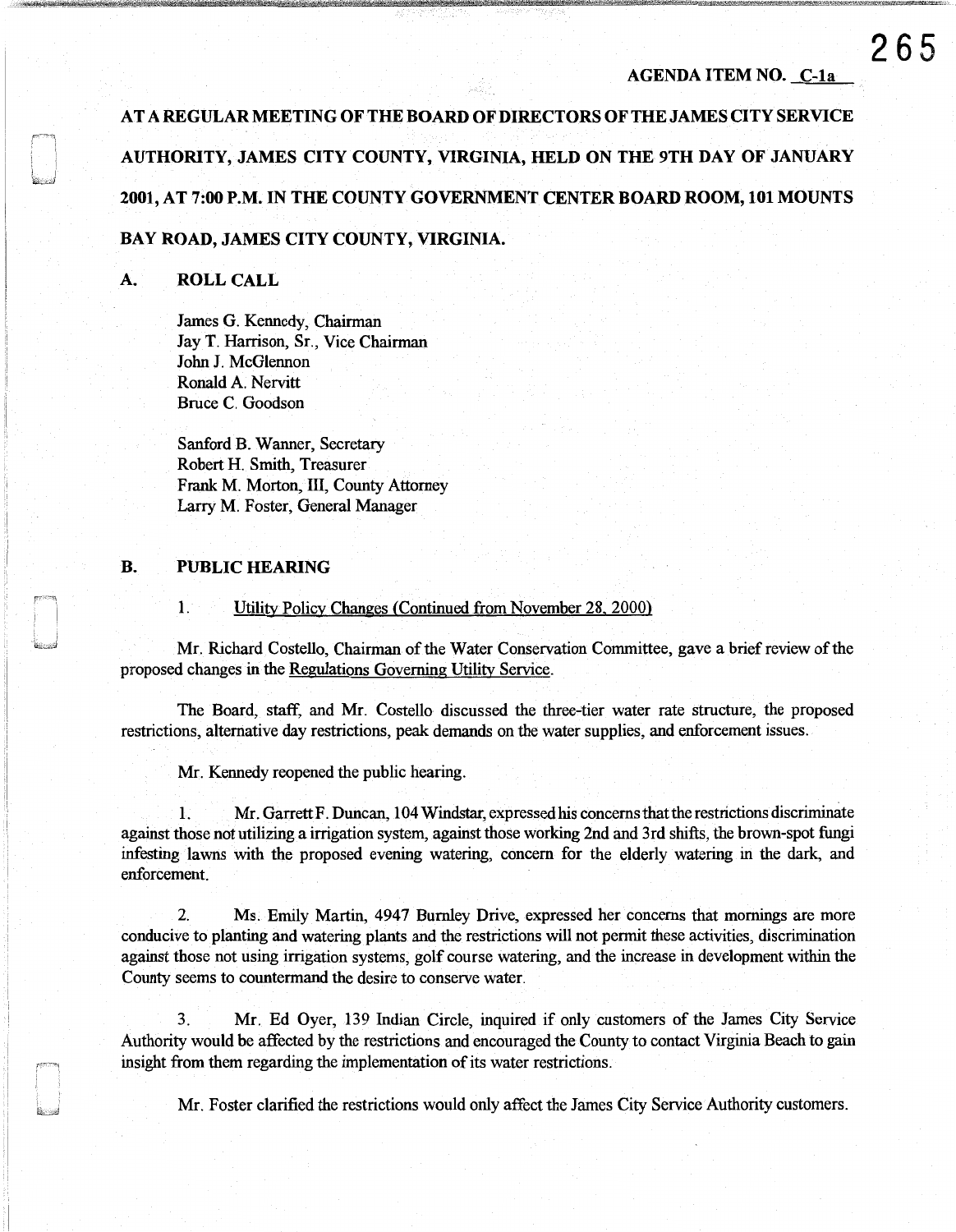The Board voiced its desire to see the results of the three-tier water rate change implemented on October I, 2000, prior to approving another restriction and encouraged the committee and staff to continue to develop and implement educational programs for water conservation.

~ i I I , ~

i<br>**i**<br>kale

n. ' I i ~

Mr. Kennedy closed the Public Hearing as no one else wished to speak.

The Board recessed at 8:47 p.m.

Mr. Kennedy reconvened the Board at 8:57 p.m.

#### C. ORGANIZATIONAL MEETING

Mr. Kennedy asked for nominations for Chairman for 2001.

Mr. McGlennon nominated Mr. Nervitt as Chairman 2001.

Mr. Goodson nominated Mr. Harrison as Chairman 200 I.

Mr. Nervitt withdrew as a nominee for Chairman 2001.

Mr. Kennedy requested a roll call vote to elect Mr. Harrison as Chairman.

On a roll call vote, the vote was: A YE: McGlennon, Harrison, Nervitt, Goodson, Kennedy (5). NAY:

Mr. Harrison asked for nominations for Vice Chairman.

Mr. Goodson nominated Mr. Nervitt.

Mr. Nervitt withdrew as a nominee.

Mr. McGlennon nominated Mr. Kennedy as Vice Chairman.

On a roll call vote, the vote was: AYE: McGlennon, Nervitt, Goodson, Kennedy, Harrison (5). NAY: (0).

## D. CONSENT CALENDAR

(0).

Mr. Foster introduced the items on the Consent Calendar for adoption.

Mr. Foster stated that there is a delay in the results of the groundwater withdrawal application as the Department of Environmental Quality did not feel they have adequate information to act on the application until they have results from the pump test associated with the wells.

The property the wells will be drilled is immediately behind Clara Byrd Baker Elementary School and owned by the County.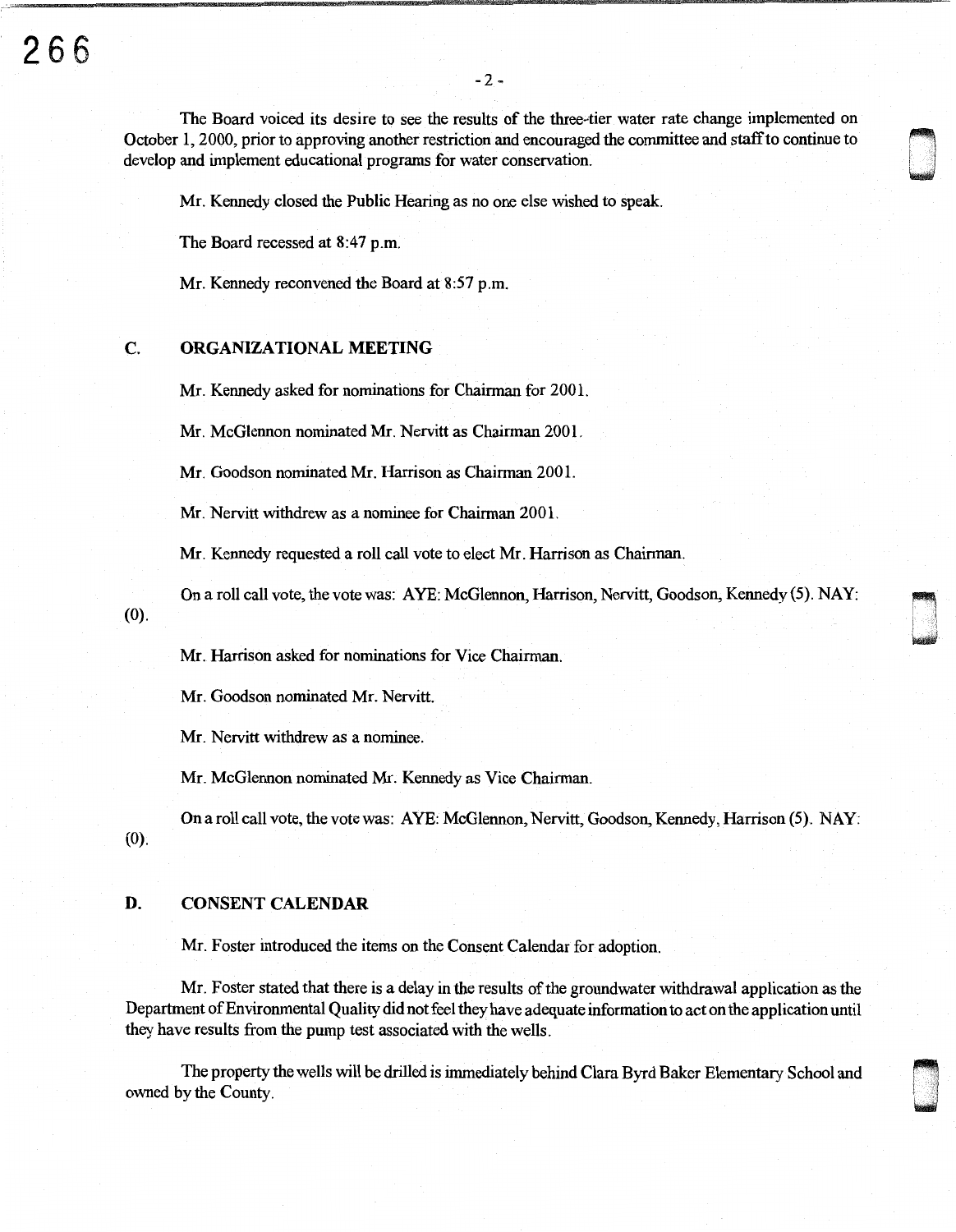The Board and staff discussed the number of wells to be drilled, what type of wells will be drilled, and the disposal of brine into the James River.

Mr. Nervitt made a motion to approve the items on the consent calendar.

The motion passed by a unanimous voice vote.

- 1. Minutes, December 19, 2000, Regular Meeting
- 2. Award of Bid- Brackish Groundwater Development, Production, and Observation Wells

## RESOLUTION

#### AWARD OF BID-BRACKISH GROUNDWATER DEVELOPMENT,

#### PRODUCTION AND OBSERVATION WELLS

WHEREAS, the plans and specifications for the Brackish Groundwater Development Project, Part 1, Production and Observation Wells, were advertised for competitive bids with Sydnor Hydro, Inc., submitting the low responsive bid of \$527,750; and

WHEREAS, the cost is within the engineer's estimate and budget allocation and the contractor is capable of performing the scope of work required by the project.

NOW, THEREFORE, BE IT RESOLVED that the Board of Directors of the James City Service Authority, James City County, Virginia, awards the contract for the Brackish Groundwater Development Project, Part 1, Production and Observation Wells to Sydnor Hydro, Inc., for a contract amount of \$527,750.

Mr. Goodson made a motion to adopt the Organizational Meeting of the Board of Directors Resolution.

The motion passed by a unanimous voice vote.

### RESOLUTION

#### ORGANIZATIONAL MEETING OF THE BOARD OF DIRECTORS

WHEREAS, the Board of Directors of the James City Service Authority, James City County, Virginia, is desirous of establishing rules for the conducting of its business for the year of 2001.

NOW, THEREFORE, BE IT RESOLVED by the Board of Directors of the James City Service Authority, James City County, Virginia, that the following rules shall apply for the year 2001.

> 1. Regular meetings of the Board shall be held following the second Board of Supervisors' meetings each month. The meetings shall be held following the 7:00 p.m. Board of Supervisors' meeting.